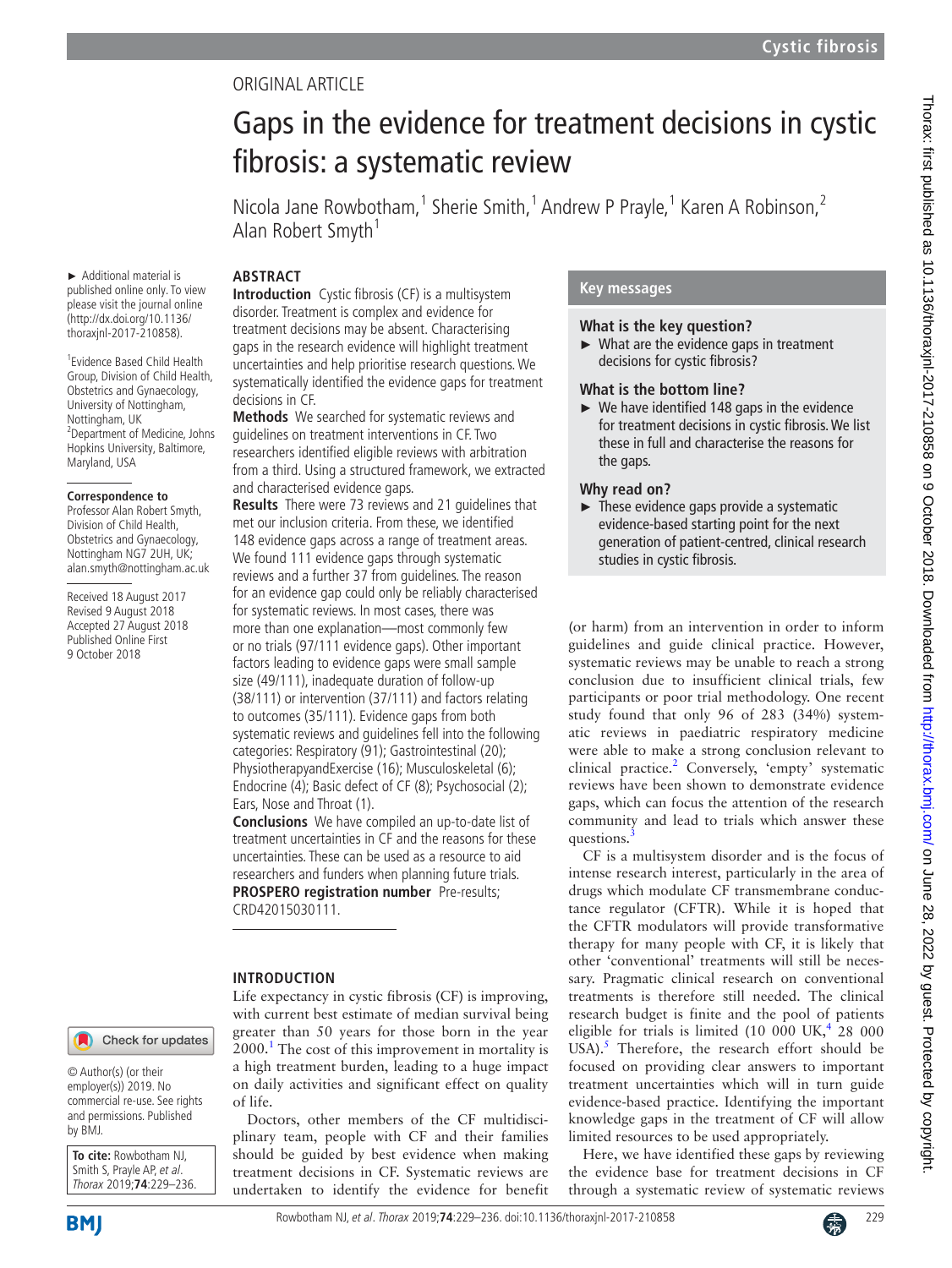and CF guidelines. We have characterised the reasons for the uncertainties to inform future trial design.

#### **Methods**

Our full protocol can be found on PROSPERO (CRD42015030111). Systematic reviews and guidelines which included treatment interventions in people of any age with a formal diagnosis of CF were eligible for inclusion.

We undertook a search for systematic reviews of the following databases in December 2015: Embase, MEDLINE, CINAHL, The Cochrane Library and PubMed. Search strategies were devised iteratively and search terms kept broad to increase sensitivity (online [supplementary S1\)](https://dx.doi.org/10.1136/thoraxjnl-2017-210858). No date or language limits were applied to the search, although we only included reviews which were available in English. We conducted an additional search of the Cochrane database in February 2017. We excluded reviews covering diagnosis, newborn screening or those concerning diagnostic test accuracy as these did not fall under our definition of treatments. We also excluded those concerning policy, training of physicians or organisation of care (eg, specialist CF clinics versus general clinic care). However, systematic reviews including trials of timings and duration of intervention, combinations of interventions and stopping interventions were considered. Earlier versions of the same review were excluded.

The ROBIS tool (risk of bias in systematic reviews) was used to assess risk of bias and quality of non-Cochrane reviews.<sup>[6](#page-6-5)</sup> Only reviews deemed to be at low risk of bias were included. Several studies have reported that Cochrane reviews are of a very high quality, so we accepted these reviews without assessing risk of bias and quality.<sup>78</sup> Search results were downloaded to Endnote (V.X7) and checked for duplicates. The online program Covi-dence<sup>[9](#page-6-7)</sup> was used for screening by two reviewers.

Two reviewers (NJR, SS) individually extracted data from all included reviews. 'Google' forms adapted from 'Framework for Determining Research Gaps During Systematic Review'[10](#page-6-8) (online [supplementary S2 and S3](https://dx.doi.org/10.1136/thoraxjnl-2017-210858)) were devised and piloted prior to data extraction. Results were compared and an agreed set of extracted data produced for each review. Evidence gaps were defined as an area of treatment where available information limited the ability of the review authors to form conclusions about effect. We extracted the main reason plus any additional reasons for each uncertainty. Reasons were categorised as follows:

A. Insufficient or imprecise information

- 1. No studies.
- 2. Limited number of studies.
- 3. Sample sizes too small.
- 4. Estimate of effect imprecise from meta-analysis.
- B. Risk of bias
	- 1. Inappropriate study design.
	- 2. Major methodological limitations.
- C. Inconsistency or consistency uncertain
	- 1. Only one study.
	- 2. Inconsistent results across studies.
- D. Not the right information
	- 1. Wrong population.
	- 2. Inadequate duration of intervention.
	- 3. Inadequate duration of follow-up.
	- 4. Important outcomes not reported.<sup>10</sup>

We also recorded population and intervention studied, comparator used, outcomes measured and setting for the study. Any discrepancies were mediated by a third reviewer (AS). Data were collated using Excel. We identified themes and compiled a table of known treatment uncertainties with reason for each.

Gaps identified from more than one review of the same topic were merged.

We searched the following for CF treatment guidelines: US National Guideline Clearing House (<www.guideline.gov>); UK National Institute for Health and Care Excellence [\(www.nice.](www.nice.org.uk) [org.uk\)](www.nice.org.uk); US CF Foundation ([www.cff.org\)](www.cff.org); UK CF Trust [\(www.](www.cysticfibrosis.org.uk) [cysticfibrosis.org.uk](www.cysticfibrosis.org.uk)); European CF Society [\(http://www.ecfs.](http://www.ecfs.eu) [eu\)](http://www.ecfs.eu); Cystic Fibrosis Federation of Australia ([www.cysticfibrosis.](www.cysticfibrosis.org.au) [org.au](www.cysticfibrosis.org.au)) and 'Open Grey' (<www.opengrey.eu>). Our search of guidelines was for the period 2005–2015. We used the same inclusion and exclusion criteria as with systematic reviews. Guidelines were read in their entirety and areas highlighted by authors as evidence unclear or uncertain were identified and recorded using form online [supplementary S4](https://dx.doi.org/10.1136/thoraxjnl-2017-210858). We were not able to fully characterise the gaps identified through our review of treatment guidelines because the documents did not always include the underlying evidence for each guideline recommendation (including which pieces of evidence were missing and why).

# **Results**

# **Description of studies**

The searches identified 1042 articles (after duplications were removed), of which 73 met our inclusion criteria (see online [supplementary S5 for references](https://dx.doi.org/10.1136/thoraxjnl-2017-210858)). We excluded 691 on title and abstract alone, and 278 from the full-text article with reasons described (Preferred Reporting Items for Systematic Reviews and Meta-Analyses chart [figure](#page-2-0) 1A). Two non-Cochrane reviews met the inclusion criteria, one of which was excluded on ROBIS tool assessment due to high risk of bias (online [supplementary S6\)](https://dx.doi.org/10.1136/thoraxjnl-2017-210858).

Within the included systematic reviews, there were a total of 466 trials, with 23591 participants ranging in age from newly diagnosed infant to adult (online [supplementary S7\)](https://dx.doi.org/10.1136/thoraxjnl-2017-210858). Fourteen systematic reviews found there were no trials for their topic area. Two reviews covered the same topic area (CFTR modulators). Within the systematic reviews, 460 of the included trials were randomised controlled trials (RCTs) of which 263 were of parallel group design, 195 were cross-over and 2 were unknown. The guidelines searches identified 102 guidelines (after duplicates were removed), of which 21 met our inclusion criteria ([figure](#page-2-0) 1B, see online [supplementary S8 references](https://dx.doi.org/10.1136/thoraxjnl-2017-210858)).

Due to unclear diagnostic criteria, 37 reviews were excluded. The date range for these reviews is 1998–2015 with only six being published before The European Working Group proposing diagnostic criteria in 2006.<sup>11</sup> An additional analysis of these 37 excluded reviews showed that only 13 would have met all inclusion criteria and passed ROBIS assessment. Of these, four were covered by already included reviews, but nine could have added more gaps (online [supplementary S9](https://dx.doi.org/10.1136/thoraxjnl-2017-210858)). Only two non-Cochrane reviews met our inclusion criteria and only one of these was deemed sufficient quality to be included.<sup>12</sup>

The included reviews covered a wide variety of treatment interventions across the field of CF. [Figure](#page-3-0) 2A shows the proportional representation of areas covered in this study. The majority of the systematic reviews (55%) covered respiratory interventions, followed by gastroenterology (15%). [Figure](#page-3-0) 2B shows further breakdown of respiratory intervention reviews by type with 43% of respiratory reviews focusing on antibiotic treatment. From the 73 included reviews, there was sufficient goodquality evidence to identify 30 statements which can robustly support treatment decisions in CF ('known knowns') ([table](#page-4-0) 1). When looking at funding sources for trials that fed into these known knowns, 27% were funded by pharma, 31% by charity and 14% by governments (online [supplementary S10\)](https://dx.doi.org/10.1136/thoraxjnl-2017-210858).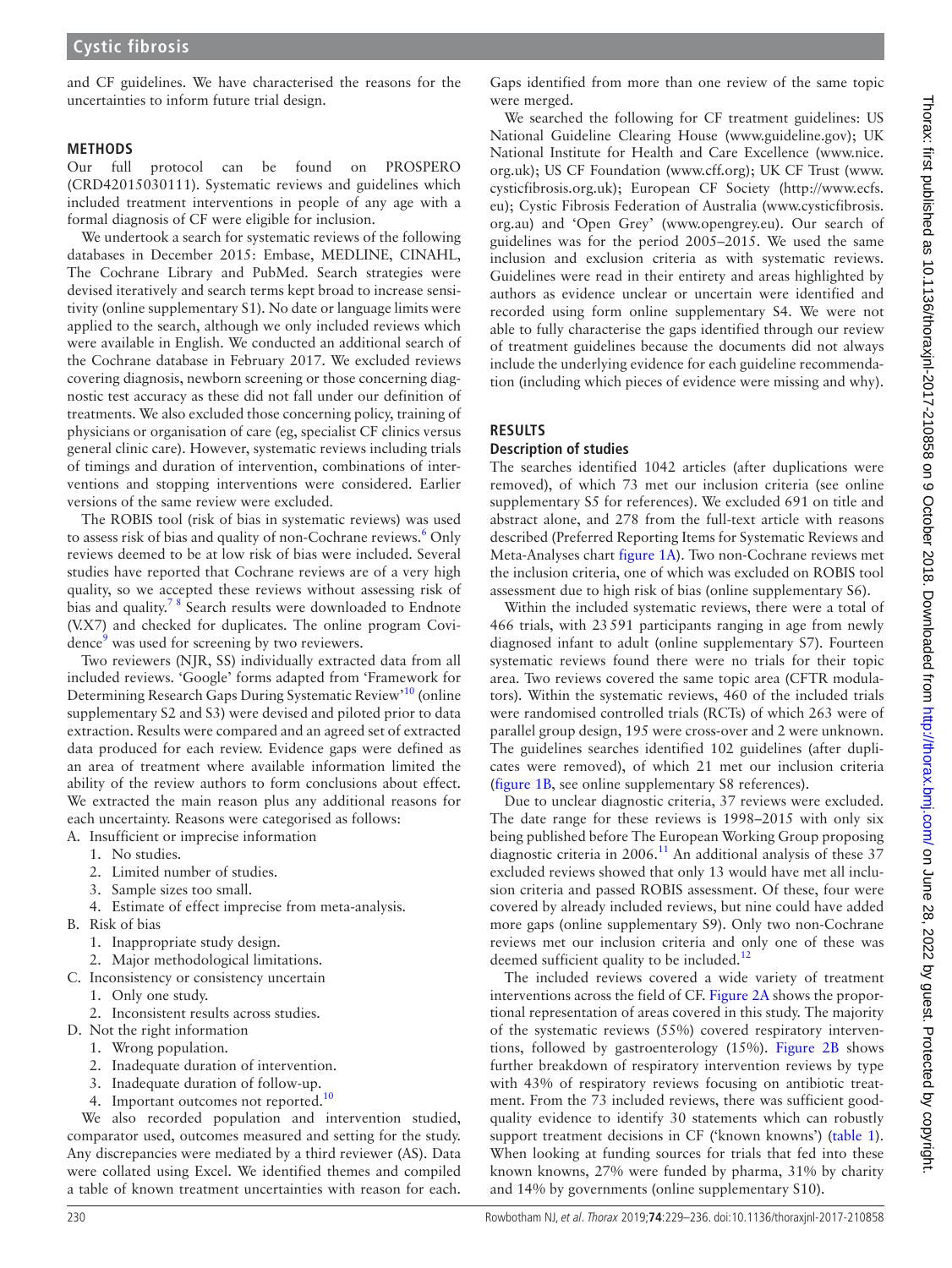

<span id="page-2-0"></span>**Figure 1** Preferred Reporting Items for Systematic Reviews and Meta-Analyses flow diagrams to show selection of studies for inclusion. (A) Selection of systematic reviews. (B) Guideline selection.

### **Description of evidence gaps**

We identified and characterised 111 individual evidence gaps from the 73 included systematic reviews as highlighted by their authors (see [supplementary table S11](https://dx.doi.org/10.1136/thoraxjnl-2017-210858)). Duplicate gaps noted from separate reviews on the same topic area were combined. The interactive 'Prayle plot<sup>[2](#page-6-1)2</sup> ([figure](#page-5-0) 3) illustrates the evidence gaps and their source systematic review.

Many of these gaps can be split further to include subquestions, for example patient groups, intervention comparisons and differing drug regimens. [Figure](#page-3-0) 2C shows the proportional distribution of these 111 'known unknowns' across different areas of CF. As one would expect, in areas where there are more systematic reviews, we were able to identify more evidence gaps.

We found 74 gaps from the 21 included guidelines, of which 37 were novel (see online [supplementary S12\)](https://dx.doi.org/10.1136/thoraxjnl-2017-210858). As guidelines did not always include the underlying evidence for each recommendation, we have been unable to characterise these to the same degree as the gaps identified from systematic reviews.

Evidence gaps (148), from both systematic reviews and guidelines, fell into the following categories: Respiratory (91); Gastrointestinal (20); Physiotherapy and Exercise (16); Musculoskeletal (6); Endocrine (4); Basic defect of CF (8); Psychosocial (2); Ears, Nose and Throat (1). See online [supplementary figures](https://dx.doi.org/10.1136/thoraxjnl-2017-210858)  [S9 and S10](https://dx.doi.org/10.1136/thoraxjnl-2017-210858).

#### **Reason for evidence gaps**

In the case of gaps identified from systematic reviews, we classified why each one occurred, as described above. The interactive [figure](#page-5-0) 3 and online [supplementary table S11](https://dx.doi.org/10.1136/thoraxjnl-2017-210858) show the reasons for each gap. Most of the gaps existed for more than one reason. The bar chart in [figure](#page-3-0) 2D shows all contributing factors.

More than 87% of the 111 evidence gaps, identified through systematic reviews, existed due to few  $(n=62)$  or no studies (n=35). Small sample size was a factor in 49 gaps (44%) and meta-analysis showed imprecise estimate of effect for three gaps (3%). Inappropriate study design contributed towards 12 gaps (11%) and major methodological limitations were implicated in 41 gaps (37%). With four gaps (4%), consistency was unknown, as there was only one study. Inconsistent results across studies was a contributing factor for a further nine gaps (8%). The wrong population was studied in six gaps (5%), inadequate duration of interventions accounted for 37 gaps (33%) and inadequate duration of follow-up contributed to 38 gaps (34%).

Factors relating to outcomes caused 35 gaps (32%). There were a number of concerns with outcomes: trials did not report outcomes the review authors deemed important; discrepancies in the type of outcomes measured in trials; variation in measurement techniques for the same outcomes. In over a third of these gaps ( $n=12$ , 34%), review authors identified issues with all three of these outcome categories.

Although most guideline gaps could not be characterised to the level of the review gaps, 11 of these novel gaps were due to no trials and four due to limited studies (38%). Many stated 'insufficient evidence' or 'lack of evidence', so it is unclear if this is due to no trials or limited number.

### **Discussion**

We have presented a comprehensive list of the 'known unknowns' in treatment decisions in CF. We have identified and characterised 111 unique evidence gaps from the 73 systematic reviews that met our strict inclusion criteria. From reviewing guidelines, we found an additional 37 uncertainties. Our results show that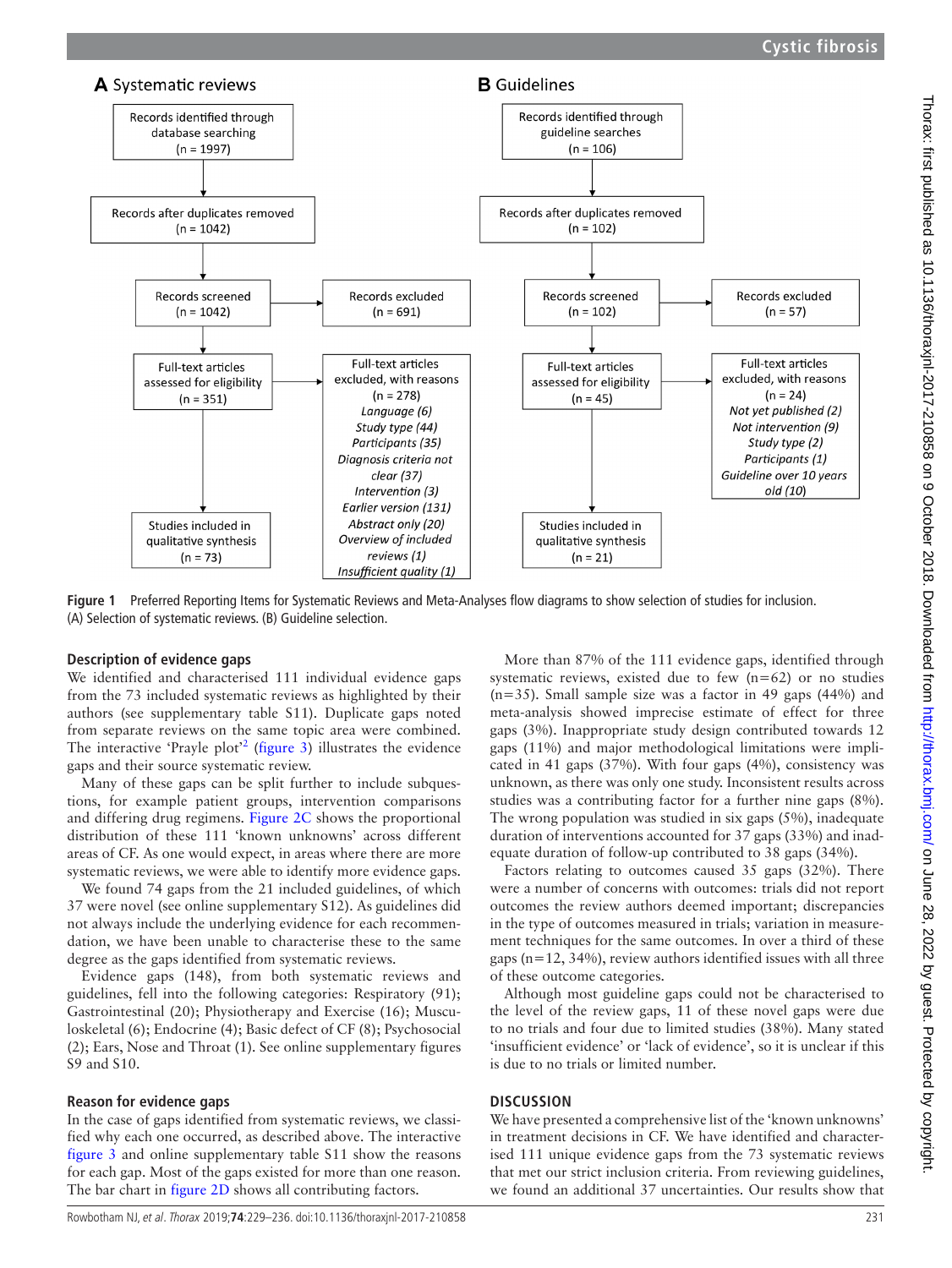**Cystic fibrosis**



<span id="page-3-0"></span>in each category. (B) Number of included reviews in each sub category of the respiratory reviews. (C) Relative percentage of evidence gaps falling within each category. (D) Reasons for the evidence gaps with number attributable to each reason. ABPA, allergic bronchopulmonary aspergillosis; ENT, ear, nose and throat; NIV, non-invasive ventilation.

the reasons for gaps in the evidence are multifaceted and range from no studies to reasons relating to the methodology of the underlying trials. Understanding the reasons for evidence gaps will allow us to investigate ways to plan future research to specifically address the evidence gaps.

Insufficient or imprecise information caused by no underlying trials, limited number of trials or small sample sizes was a major reason for our evidence gaps. For some gaps identified as having 'no trials', there are trials now in progress. An example of this is the Stop2 trial (NCT02781610), looking into duration of antibiotic treatment for exacerbations (G9, online [supplementary S11](https://dx.doi.org/10.1136/thoraxjnl-2017-210858)). Arguably, the problem of 'insufficient or imprecise information' (category A above) can be addressed with a single, adequately powered trial or with a meta-analysis of several smaller trials. Gap G1 (online [supplementary S11\)](https://dx.doi.org/10.1136/thoraxjnl-2017-210858) '*Does elective IV antibiotic therapy improve clinical status and survival in people with CF in comparison to symptomatic treatment*' could be addressed with one large trial. Unfortunately, the single large study to address this question failed to recruit its planned sample size.<sup>13</sup> The pool of people with CF to participate in trials is relatively small and the daily regimen of treatments is onerous, making trial recruitment

and retention difficult. Where the concern is around rare organisms such as non-tuberculous mycobacterium (NTM), the pool of eligible participants is even smaller. The one review that we included on NTM had no trials included.[14](#page-6-12) The same was true for *Stenotrophomonas maltophilia*[15](#page-6-13) and *Burkholderia cepacia.*[16 17](#page-6-14) A further reason for small numbers of participants is where one of the treatment arms is unattractive to the participant, for example home versus hospital care. The review of this topic is limited by a small number of eligible trials and small sample sizes.<sup>18</sup>

One way to overcome the problem of recruiting adequate numbers is to use a cross-over design. It can be argued that as CF is a chronic progressive disease, a cross-over design may be inappropriate.<sup>[19](#page-6-16)</sup> However, with a limited pool of patients with CF to take part in research, compromises will have to be made in order to answer the important questions. Three quarters of the trials included in our review were of a cross-over design. With increasing numbers of people with CF gaining access to CFTR modulators, it will be important to ensure that trials are designed that allow participation of patients on these medications, so that trial participants are representative of those seen routinely in clinic.<sup>2</sup>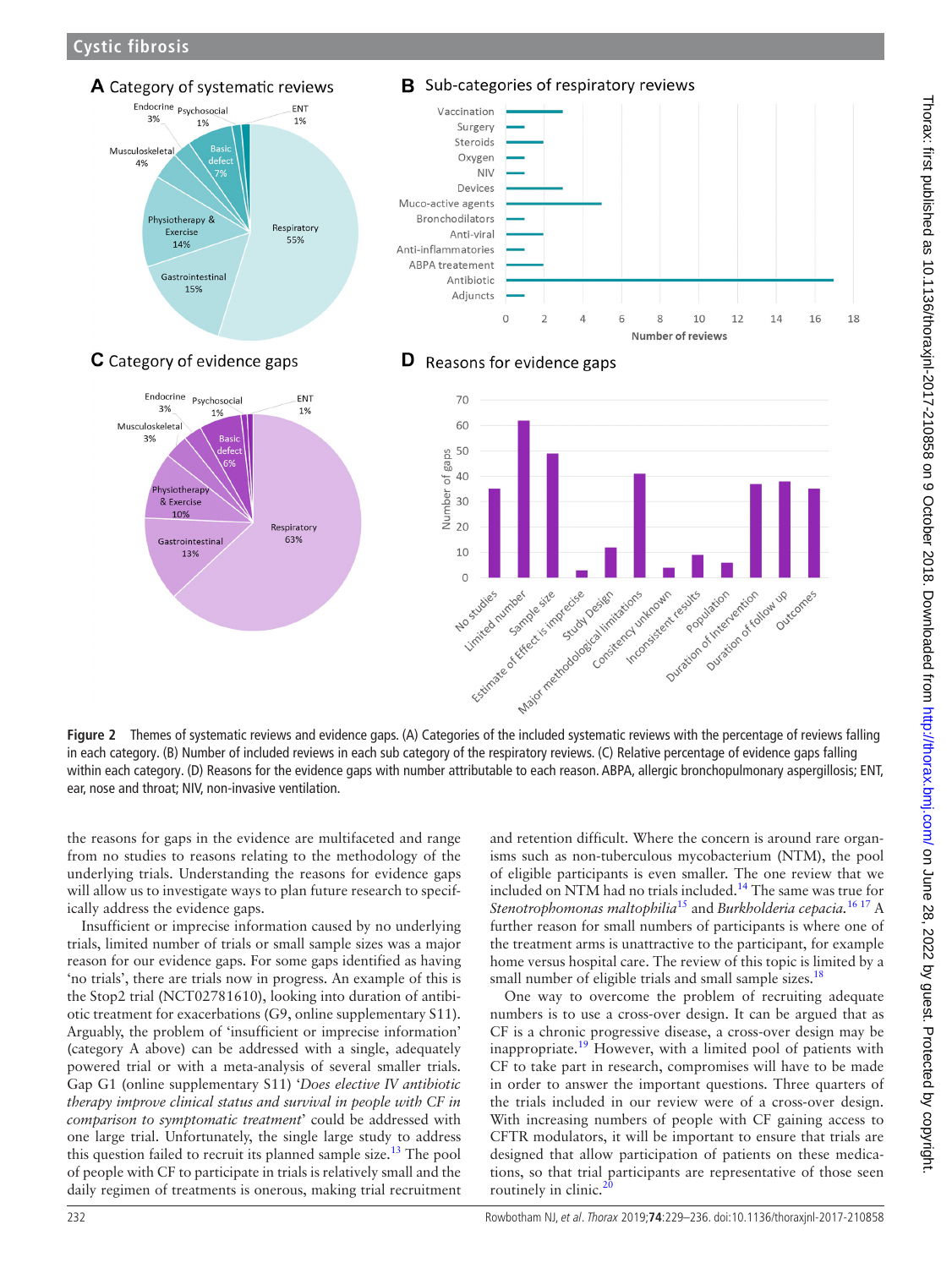<span id="page-4-0"></span>

| 'Known knowns' treatment questions where there is good evidence, from randomised controlled trials, to guide practice<br>Table 1                                                                                                             |               |
|----------------------------------------------------------------------------------------------------------------------------------------------------------------------------------------------------------------------------------------------|---------------|
| Treatment area, known known                                                                                                                                                                                                                  | <b>Review</b> |
| Respiratory                                                                                                                                                                                                                                  |               |
| Antibiotic therapy                                                                                                                                                                                                                           |               |
| There is evidence for the use of long intravenous lines over short intravenous lines in terms of participant preference and lifespan of the device in children with cystic 53<br>fibrosis (CF)                                               |               |
| Exacerbation management                                                                                                                                                                                                                      |               |
| Combination of antibiotic agents is more effective at improving lung function than single agents in treatment of pulmonary exacerbations                                                                                                     | 29            |
| Pseudomonas aeruginosa                                                                                                                                                                                                                       |               |
| Antibiotic treatment clears P. aeruginosa from respiratory secretions in children with CF                                                                                                                                                    | 37            |
| Nebulised antibiotics (or a combination of inhaled and oral antibiotics) were better than no treatment in treating early infection with P. aeruginosa                                                                                        | 37            |
| Specific antibiotics                                                                                                                                                                                                                         |               |
| There is evidence of less nephrotoxicity with once-daily dosing of tobramycin in children                                                                                                                                                    | 61            |
| There is no significant difference in efficacy (improvement in lung function) or ototoxicity between once-daily and thrice-daily dosing of tobramycin                                                                                        | 61            |
| Antibiotic prophylaxis                                                                                                                                                                                                                       |               |
| Anti-staphylococcal antibiotic prophylaxis in the first 6 years of life results in significantly fewer children with CF having S. aureus isolated from their upper<br>respiratory secretions. The clinical significance of this is uncertain | 62            |
| Inhaled antibiotics                                                                                                                                                                                                                          |               |
| Inhaled antibiotics improve lung function and reduce frequency of exacerbations of respiratory infection in people with CF, but duration of benefit is unknown                                                                               | 59            |
| Viral infections                                                                                                                                                                                                                             |               |
| All types of influenza vaccines currently used are able to generate a satisfactory immune response in people with CF. The clinical benefit of this remains unknown                                                                           | 19            |
| Inflammation                                                                                                                                                                                                                                 |               |
| Azithromycin therapy is associated with a small but consistent improvement in respiratory function at 6 months                                                                                                                               | 65            |
| The use of ibuprofen can slow the rate of decline in lung function in people with mild CF lung disease                                                                                                                                       | 36            |
| Withdrawal of inhaled corticosteroids is safe                                                                                                                                                                                                | 6             |
| High-dose inhaled corticosteroids can affect long-term growth in children                                                                                                                                                                    | 6             |
| There is a high risk of occurrence of side effects (growth retardation) with 2 mg/kg oral prednisolone on alternate days                                                                                                                     | 13            |
| Mucoactive agents                                                                                                                                                                                                                            |               |
| When compared with placebo, therapy with dornase alfa improves lung function in adults and children with CF with non-severe lung disease in trials lasting 1 month 35<br>to 2 years                                                          |               |
| Inhaled mannitol (400 mg) gives improved lung function at 2, 4 and 6 months in those adults with CF who can tolerate it (both dornase alfa users and non-users)                                                                              | 46            |
| There is a small improvement in lung function for people with CF over 6 years old at 2 to 4 weeks with treatment with hypertonic saline                                                                                                      | 70            |
| Nebulised hypertonic saline has been shown to reduce the frequency of pulmonary exacerbations in people with CF over 6 years old                                                                                                             | 70            |
| Oxygen                                                                                                                                                                                                                                       |               |
| Short-term oxygen therapy during sleep and exercise results in modest improvement of oxygenation in hypoxaemic people with CF but also results in mild<br>hypercapnia                                                                        | 20            |
| Short-term oxygen therapy in people with CF results in a modest enhancement of exercise capacity and duration                                                                                                                                | 20            |
| Gastrointestinal                                                                                                                                                                                                                             |               |
| Pancreatic enzymes                                                                                                                                                                                                                           |               |
| People with CF taking enteric coated microsphere pancreatic enzyme supplements show improvement in bowel-related outcomes (stool frequency, abdominal pain<br>and faecal fat excretion) when compared with enteric coated tablets            | 64            |
| <b>Nutritional supplements</b>                                                                                                                                                                                                               |               |
| Use of oral protein energy supplements does not improve nutritional status in moderately malnourished children with CF when compared with dietary advice and<br>monitoring                                                                   | 63            |
| In patients receiving vitamin D supplementation, 25-hydroxyvitamin D levels are significantly higher. The clinical significance of this remains unknown                                                                                      | 23            |
| Vitamin E supplementation (both water-soluble and fat-soluble preparations) improves serum vitamin E levels in people with CF. The clinical significance of this is<br>unknown                                                               | 47            |
| Physiotherapy and exercise                                                                                                                                                                                                                   |               |
| Physiotherapy                                                                                                                                                                                                                                |               |
| Active cycle of breathing technique is comparable with other therapies in outcomes such as patient preference, lung function, sputum weight, oxygen saturation and 41<br>number of pulmonary exacerbations                                   |               |
| Airway clearance techniques have short-term effects in terms of increasing mucus transport                                                                                                                                                   | 71            |
| Vibrating mesh technology and adaptive aerosol delivery nebuliser systems dramatically reduce treatment time and improve drug deposition                                                                                                     | 17            |
|                                                                                                                                                                                                                                              | Continued     |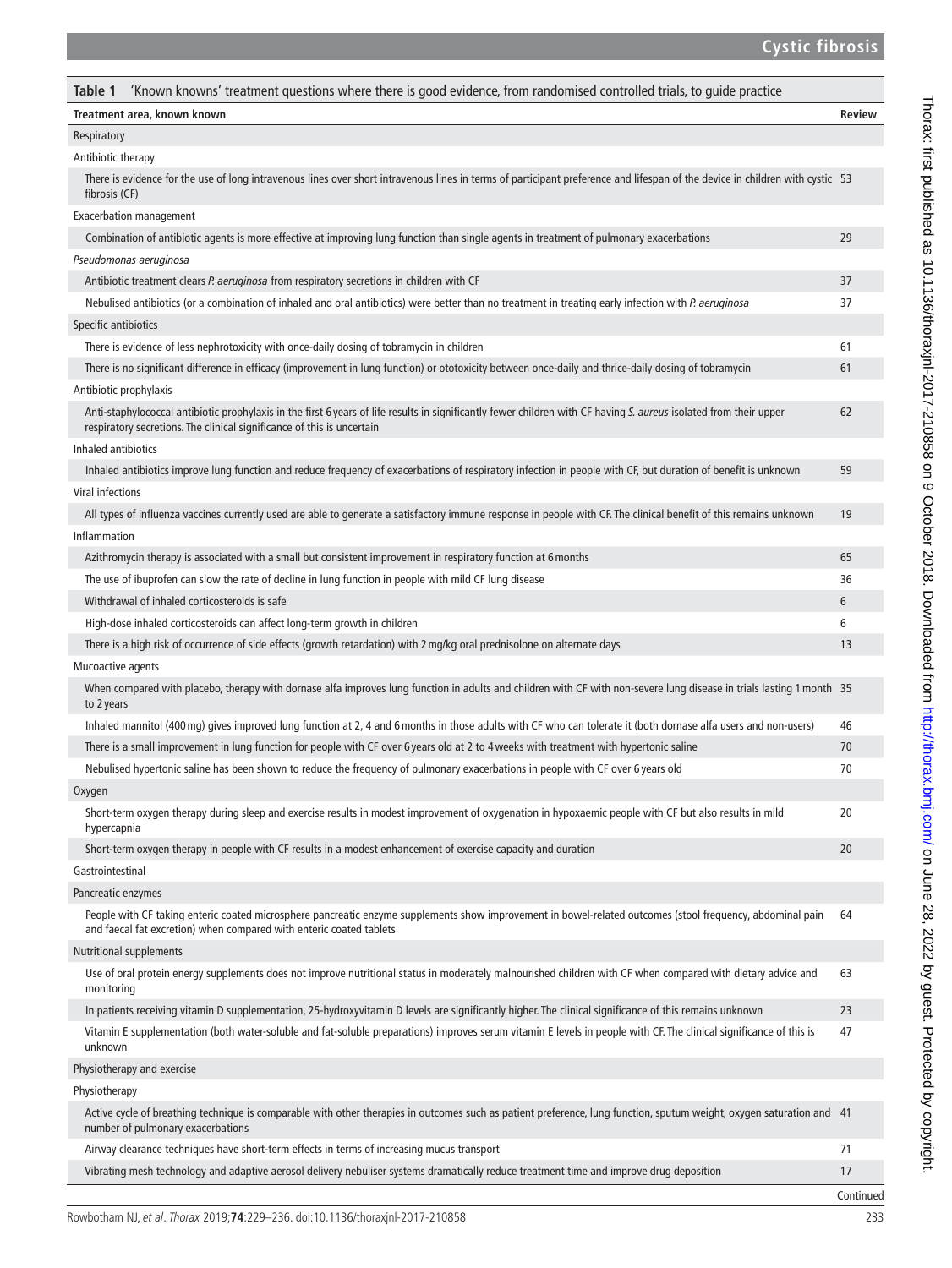| Table 1<br>Continued                                                                                                                                             |               |
|------------------------------------------------------------------------------------------------------------------------------------------------------------------|---------------|
| Treatment area, known known                                                                                                                                      | <b>Review</b> |
| Use of positive expiratory pressure physiotherapy leads to a significant reduction in exacerbations in people with CF over high-frequency chest wall oscillation | 40            |
| Musculoskeletal                                                                                                                                                  |               |
| Osteoporosis                                                                                                                                                     |               |
| Oral and intravenous bisphosphonates increase bone mineral density in people with CF (shown in spine, femoral and hip)                                           | 15            |
| Severe bone pain is common with the use of intravenous bisphosphonates                                                                                           | 15            |
| Endocrine                                                                                                                                                        |               |
| Growth hormone                                                                                                                                                   |               |
| There are modest improvements in height, weight and height velocity and lean tissue mass with recombinant human growth hormone therapy in people with CF         | 67            |
| Correction of basic defect                                                                                                                                       |               |
| Adults treated with ivacaftor showed improvements in lung function, quality of life, sweat chloride and weight compared with placebo                             | 50, 73        |
| In children over 6 with the G551D CF mutation, ivacaftor has been shown to be beneficial in terms of lung function                                               | 50, 73        |

Not all the gaps we have identified are likely to be closed through conventional clinical trials. An example is G42 '*Can long-term inhaled corticosteroids slow decline in lung function and improve survival in people with CF?*' This gap has been partly addressed through a novel study design. The CFWISE study<sup>[21](#page-6-18)</sup> found that stopping inhaled corticosteroids does not result in earlier onset of exacerbations. A trial randomising participants to start inhaled steroids (or a comparator) is therefore unlikely. CFWISE looked at a short-term outcome measure (exacerbations). The majority of information gathered in this review came from RCTs. These are not always practical to perform, so it may be that other approaches may be more appropriate. Study designs other than RCTs (such as cohorts derived from CF registries) could provide valuable evidence of the long-term safety and effectiveness of treatment.<sup>[22](#page-6-19)</sup>

Risk of bias can lead to gaps in the evidence, for example when the study design of underlying trials is inappropriate or there are major methodological limitations to the available studies. A large proportion of the studies included in a review of positive



<span id="page-5-0"></span>**Figure 3** Gaps in the evidence base for treatment decisions in cystic fibrosis. Prayle plot to show the links between systematic review and evidence gaps. Each individual evidence gap is represented by a purple node and each systematic review by a green node. A solid line connecting an evidence gap to a systematic review indicates that there are trials that have occurred to try and answer the question. A broken line indicates that there have been no relevant trials included in the systematic review. An interactive web-based version of the Prayle plot (which loads in all recent major browsers) is available online ([https://](https://www.nottingham.ac.uk/~mszap3/gaps_review_figure.html) [www.nottingham.ac.uk/~mszap3/gaps\\_review\\_figure.html\)](https://www.nottingham.ac.uk/~mszap3/gaps_review_figure.html) and allows the reader to explore the underlying data further including reasons for each evidence gap and to break the plot down to view by topic area.

expiratory pressure physiotherapy for CF airway clearance were reported only in abstract form which meant that the risk of bias across the domains was unclear. The same review found that many of the included trials were of a cross-over design with the inherent problems of carry-over effect. So, although there were 26 included trials, the authors were still unable to provide goodquality evidence for clinicians and people with  $CF<sup>23</sup>$  $CF<sup>23</sup>$  $CF<sup>23</sup>$ 

We excluded reviews which did not state the diagnostic criteria for CF to ensure that we could be confident that findings related only to people with a confirmed CF diagnosis. An additional 13 systematic reviews could have been included in our study had the authors stated more clearly how the diagnosis of CF was made. Clear, detailed protocols, with up-to-date diagnostic criteria for both trials and systematic reviews, will prevent such data being wasted.

Outcome measures included in underlying trials accounted for 30% of missing evidence. Individual trials may measure the same outcome in different ways, making meta-analyses impossible. Outcomes widely used in trials of antimicrobials (such as resistance) show no relationship to clinical response in people with CF.<sup>24</sup> Trials may be designed with short-term or surrogate outcomes for reasons of feasibility. Had included trials measured the same outcomes in the same way, some of the evidence gaps may have been filled. Thirty-nine of the uncertainties existed because outcomes deemed to be important to the review authors were not measured in any of the included trials. In the current era of CFTR modulator use becoming increasingly available, and with these hopefully less rapid decline in lung function, we may need to step away from  $\text{FEV}_1$  and look towards other outcome measures and in other body systems.[25–28](#page-7-0) This highlights the need for core outcomes to be identified for clinical trials in CF. A project to develop a core outcome set for CF is underway through the COMET initiative [\(https://www.comet-initiative.](https://www.comet-initiative.org) [org\)](https://www.comet-initiative.org).

There have been few previous attempts to identify evidence gaps in CF. A pilot systematic review of five CF foundation guidelines found similar reasons for treatment uncertainties, to those we have described in our review.<sup>29</sup> This earlier review reported that no studies, or a limited number of studies, was the explanation for almost 80% of evidence gaps.

We identified evidence gaps through systematic reviews and guidelines. It follows that if no systematic review of an intervention has been done and there is no treatment guideline, we will not have identified an evidence gap in that area. The number of gaps identified in different treatment areas is not therefore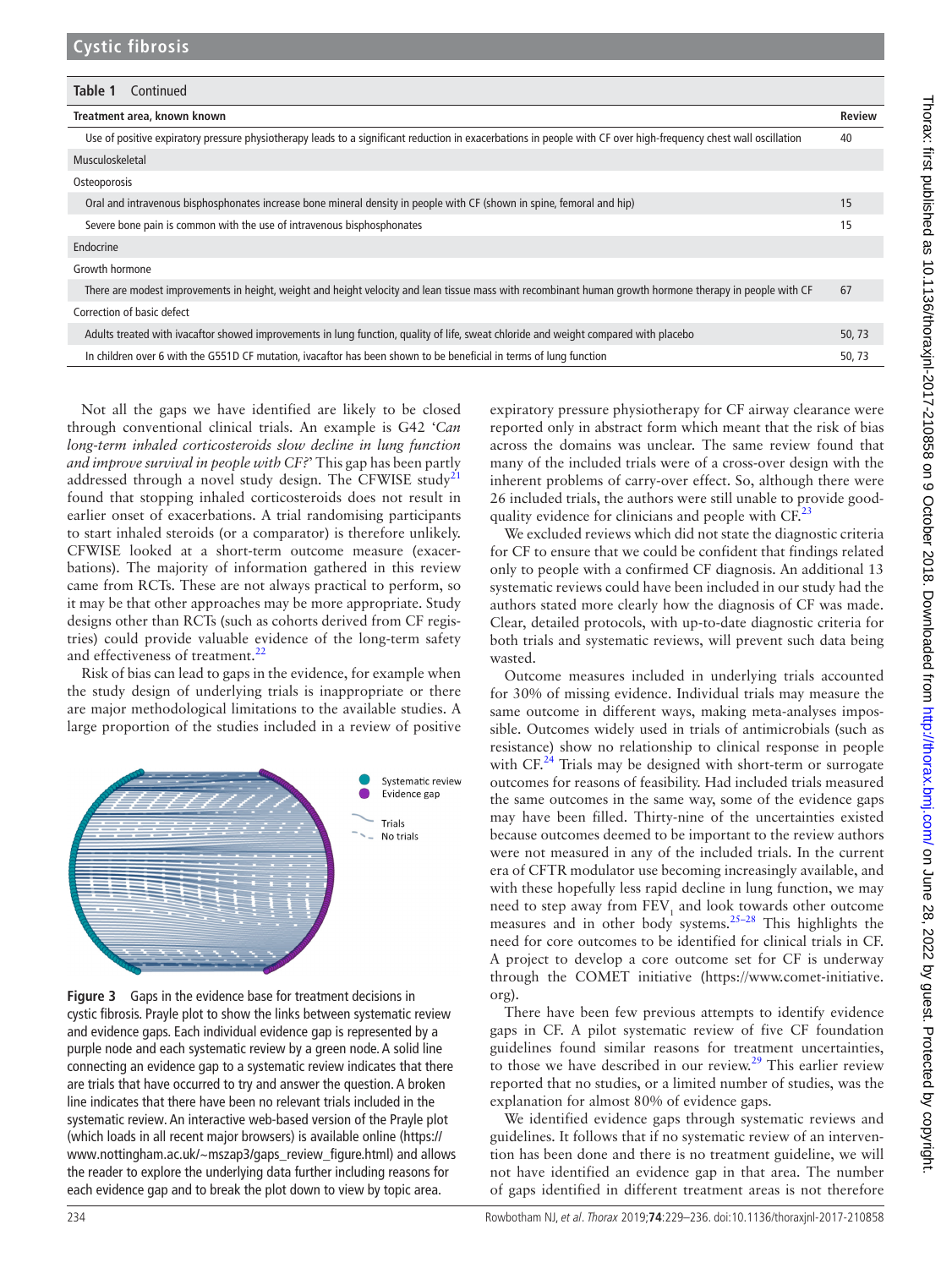indicative of the burden of treatment or the importance of disease area. Domains with few systematic reviews such as mental health interventions, end-of-life care or lung transplantation may also contain important 'unknown unknowns'. Furthermore, where an 'umbrella' question has not been answered, we have not listed more detailed and specific questions as further gaps. An example of this in the area of NTM, G21 (online [supplementary S11\)](https://dx.doi.org/10.1136/thoraxjnl-2017-210858): '*Does antibiotic treatment of NTM improve clinical outcomes in people with CF*<sup>'.[14](#page-6-12)</sup> We have not identified further questions, such as particular antibiotic regimens.

We limited our searches to English publications. Only six articles were excluded on language grounds, but it is possible there are further gaps that could have been identified if these had been translated and included.

Well-designed, adequately powered studies measuring outcomes that are important to patients are needed. From 466 trials involving 23591 people, we could demonstrate only 30 'known knowns' to inform clinical practice ([table](#page-4-0) 1). Many clinical trials in CF remain unpublished. $30$  Were this not the case, then more trials would contribute to the evidence base. It is estimated that 85% of all health-related research is wasted—through non-publication, lack of completeness of reports, unnecessary duplication or poor study design. $31$  Our list of evidence gaps provides a resource for CF researchers to use, to help minimise the risk of future research waste in CF.

Prior to any future studies, we recommend that investigators perform an interim review of the topic area to find trials which have been completed since the systematic review described here. Furthermore, clinical trial registries (such as ClinicalTrials.gov) should be searched for trials which are in progress. This will be particularly important in fast-moving areas such as CFTR modulators that have the potential to profoundly modify disease course.[32](#page-7-4)

Presently, the direction of clinical research is guided by researchers and funders, including the pharmaceutical industry. We have identified gaps in the evidence which can be used as a resource for both researchers and funding bodies, to focus research on areas of persisting uncertainty in CF care. Trials capacity in CF has been increased through clinical trial networks in the  $USA^{33}$  and Europe.<sup>34</sup> However, the number of evidence gaps still exceeds the capacity of the research community, the available funding and the number of eligible participants with CF. Therefore, prioritisation is needed. We have recently undertaken a priority-setting exercise with clinicians, patients and families through the James Lind Alliance. $35$ This has in turn led to a funding call by the UK National Insti-tute for Health Research.<sup>[36](#page-7-8)</sup> These evidence gaps informed this process. We encourage researchers to co-produce research studies with the CF community in order to ensure the research questions are relevant and the study design is acceptable. This will in turn encourage patient participation and minimise research waste.<sup>3</sup>

### **Conclusions**

We have produced an up-to-date list of treatment uncertainties in CF, and we have elaborated the reasons for these evidence gaps and made some suggestions about how these obstacles might be overcome. This information can be used by researchers and funders to ensure that future research focuses on areas where there is little or no evidence to inform treatment decisions. We believe that our results will help to influence the research agenda in CF and reduce research waste. This methodology will be suitable for other areas of respiratory disease.

**Contributors** NJR, SS, ARS and KAR contributed to the study design. Data extraction and analysis were carried out by NJR and SS with advice from ARS. APP provided the source code and produced the interactive Prayle plot. All authors were involved in the preparation of the manuscript.

**Funding** This work was supported by a CF Trust Venture and Innovation Award (VIA025). NJR is an NIHR academic Clinical Fellow. SS is a Cochrane Systematic Reviewer. APP is an NIHR Academic Clinical Lecturer.

**Competing interests** Outside the submitted work: NJR reports non-financial support from Teva. ARS reports personal fees from Vertex, PTC, Roche, TEVA and Gilead. In addition, ARS has a patent Application No. 14737297.3 (in Europe) Biomarkers for Pseudomonas aeruginosa for The University of Nottingham pending and has taken part in clinical trials sponsored by Vertex, Raptor, Insmed, Pharmaxis and Boehringer Ingelheim.

**Patient consent** Not required.

**Provenance and peer review** Not commissioned; externally peer reviewed.

**Data sharing statement** Authors plan to make data available within 1 year of publishing this article via an online repository or on reasonable application.

#### **References**

- <span id="page-6-0"></span>1 Dodge JA, Lewis PA, Stanton M, et al. Cystic fibrosis mortality and survival in the UK: 1947-2003. [Eur Respir J](http://dx.doi.org/10.1183/09031936.00099506) 2007;29:522-6.
- <span id="page-6-1"></span>2 Prayle AP, Cox T, Smith SJ, et al. Do guidelines for treating chest disease in children use Cochrane Reviews effectively? A systematic review. [Thorax](http://dx.doi.org/10.1136/thoraxjnl-2016-208790) 2017;73:670-3.
- <span id="page-6-2"></span>3 Welsh E, Jahnke N, Remmington T, et al. 20 years of Cochrane Glancing backwards-moving ahead: a tale of two Cochrane review groups. [Paediatr Respir Rev](http://dx.doi.org/10.1016/j.prrv.2013.05.004) 2013;14:165–7.
- <span id="page-6-3"></span>4 UK Cystic Fibrosis Trust. UK CF Registry. Annual Data Report 2016. London: Cystic Fibrosis Trust, 2017.
- <span id="page-6-4"></span>5 Cystic Fibrosis Foundation [US]. Cystic Fibrosis Foundation Patient Registry 2013 Annual Data Report. Bethesda, Maryland, 2014.
- <span id="page-6-5"></span>6 Whiting P, Savović J, Higgins JP, et al. ROBIS: A new tool to assess risk of bias in systematic reviews was developed. [J Clin Epidemiol](http://dx.doi.org/10.1016/j.jclinepi.2015.06.005) 2016;69:225-34.
- <span id="page-6-6"></span>7 Welsh EJ, Evans DJ, Fowler SJ, et al. Interventions for bronchiectasis: an overview of Cochrane systematic reviews. [Cochrane Database Syst Rev](http://dx.doi.org/10.1002/14651858.CD010337.pub2) 2015:CD010337.
- 8 Farquhar C, Rishworth JR, Brown J, et al. Assisted reproductive technology: an overview of Cochrane Reviews. [Cochrane Database Syst Rev](http://dx.doi.org/10.1002/14651858.CD010537.pub4) 2015:CD010537.
- <span id="page-6-7"></span>9 Covidence. Covidence systematic review software (program). Melbourne, Australia, 2018.
- <span id="page-6-8"></span>10 Robinson K, Akinyede O, Dutta T, et al. Framework for determining research gaps during systematic review: evaluation. Rockville, USA, 2013.
- <span id="page-6-9"></span>11 De Boeck K, Wilschanski M, Castellani C, et al. Cystic fibrosis: terminology and diagnostic algorithms. [Thorax](http://dx.doi.org/10.1136/thx.2005.043539) 2006;61:627-35.
- <span id="page-6-10"></span>12 Whiting P, Al M, Burgers L, et al. Ivacaftor for the treatment of patients with cystic fibrosis and the G551D mutation: a systematic review and cost-effectiveness analysis. [Health Technol Assess](http://dx.doi.org/10.3310/hta18180) 2014;18:1–106.
- <span id="page-6-11"></span>13 Elborn JS, Prescott RJ, Stack BH, et al. Elective versus symptomatic antibiotic treatment in cystic fibrosis patients with chronic Pseudomonas infection of the lungs. [Thorax](http://dx.doi.org/10.1136/thorax.55.5.355) 2000;55:355–8.
- <span id="page-6-12"></span>14 Waters V, Ratjen F. Antibiotic treatment for nontuberculous mycobacteria lung infection in people with cystic fibrosis. [Cochrane Database Syst Rev](http://dx.doi.org/10.1002/14651858.CD010004.pub4) 2016;12:CD010004.
- <span id="page-6-13"></span>15 Amin R, Waters V. Antibiotic treatment for Stenotrophomonas maltophilia in people with cystic fibrosis. [Cochrane Database Syst Rev](http://dx.doi.org/10.1002/14651858.CD009249.pub4) 2016;7:CD009249.
- <span id="page-6-14"></span>16 Regan KH, Bhatt J. Eradication therapy for Burkholderia cepacia complex in people with cystic fibrosis. [Cochrane Database Syst Rev](http://dx.doi.org/10.1002/14651858.CD009876.pub3) 2016;11:CD009876.
- 17 Horsley A, Jones AM, Lord R. Antibiotic treatment for Burkholderia cepacia complex in people with cystic fibrosis experiencing a pulmonary exacerbation. Cochrane [Database Syst Rev](http://dx.doi.org/10.1002/14651858.CD009529.pub3) 2016:CD009529.
- <span id="page-6-15"></span>18 Balaguer A, González de Dios J. Home versus hospital intravenous antibiotic therapy for cystic fibrosis. [Cochrane Database Syst Rev](http://dx.doi.org/10.1002/14651858.CD001917.pub4) 2015:CD001917.
- <span id="page-6-16"></span>19 Southern KW, Smyth RL. Design of clinical trials in cystic fibrosis. [Lancet](http://dx.doi.org/10.1016/S0140-6736(03)12352-5)
- <span id="page-6-17"></span>2003;361:349–50. 20 Mayer-Hamblett N, Boyle M, VanDevanter D. Advancing clinical development
- <span id="page-6-18"></span>pathways for new CFTR modulators in cystic fibrosis. [Thorax](http://dx.doi.org/10.1136/thoraxjnl-2015-208123) 2016;71:454-61. 21 Balfour-Lynn IM, Lees B, Hall P, et al. Multicenter randomized controlled trial of withdrawal of inhaled corticosteroids in cystic fibrosis. [Am J Respir Crit Care Med](http://dx.doi.org/10.1164/rccm.200511-1808OC)
- <span id="page-6-19"></span>2006;173:1356–62. 22 Konstan MW, VanDevanter DR, Sawicki GS, et al. Association of high-dose ibuprofen use, lung function decline, and long-term survival in children with cystic fibrosis. Ann [Am Thorac Soc](http://dx.doi.org/10.1513/AnnalsATS.201706-486OC) 2018;15:485–93.
- <span id="page-6-20"></span>23 McIlwaine M, Button B, Dwan K. Positive expiratory pressure physiotherapy for airway clearance in people with cystic fibrosis. [Cochrane Database Syst Rev](http://dx.doi.org/10.1002/14651858.CD003147.pub4) 2015:CD003147.
- <span id="page-6-21"></span>24 Smith AL, Fiel SB, Mayer-Hamblett N, et al. Susceptibility testing of Pseudomonas aeruginosa isolates and clinical response to parenteral antibiotic administration: lack of association in cystic fibrosis. [Chest](http://dx.doi.org/10.1378/chest.123.5.1495) 2003;123:1495-502.